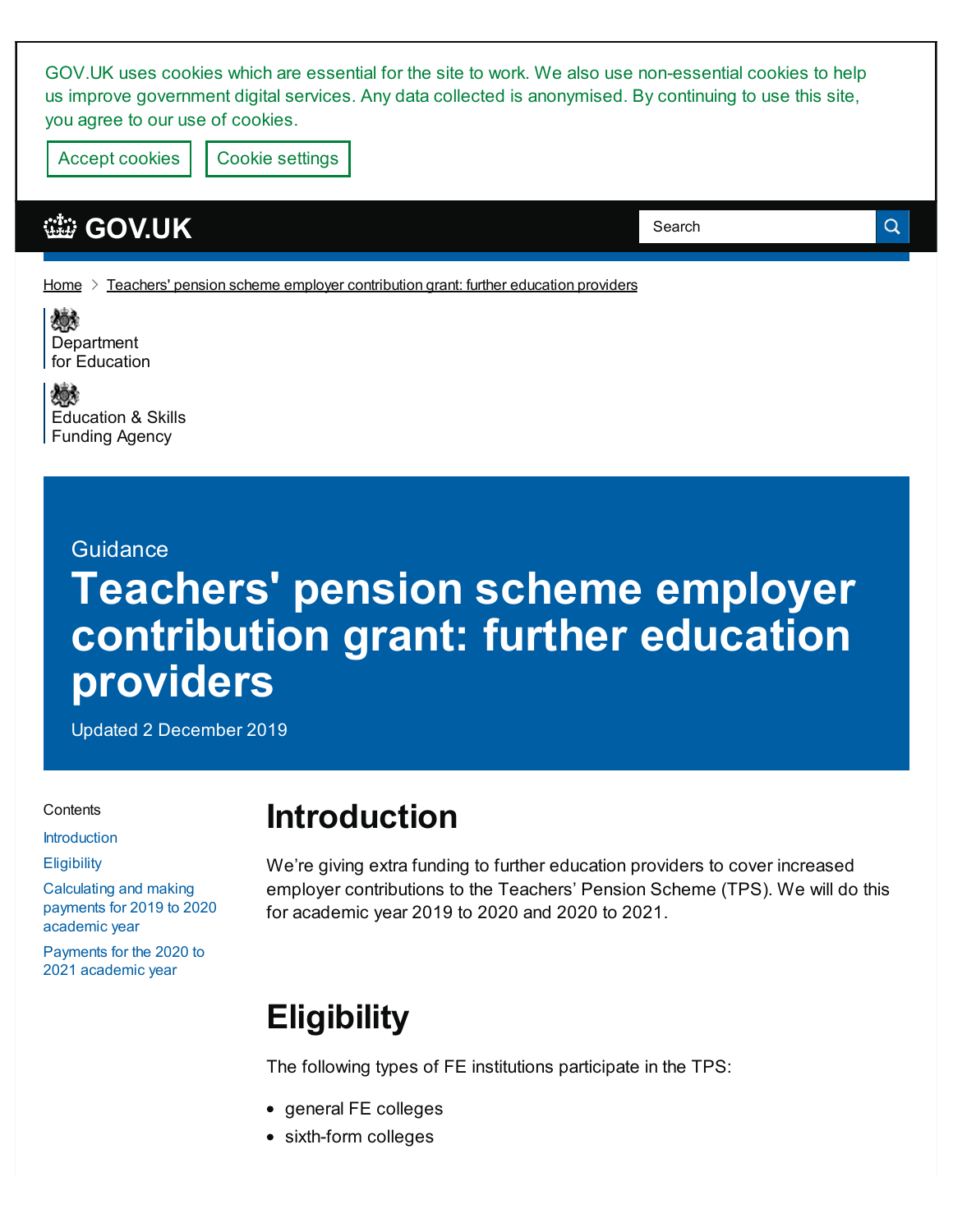- designated institutions (including the new designated institutions that form part of higher education (HE) provider group structures)
- special post-16 institutions

We will give these providers extra funding for increased employer contributions in 2019 to 2020 and 2020 to 2021 if they receive Education and Skills Funding Agency (ESFA) funding for the same period.

We will treat colleges converting to academies before the start of the payment period, as an academy and they should refer to the [guidance](https://www.gov.uk/government/publications/teachers-pension-employer-contribution-grant-tpecg) for schools. We will treat those converting during a payment period as an academy from the next appropriate payment point.

### **Local authorities**

Local authorities should [apply](https://www.gov.uk/government/publications/pension-grant-2019-to-2020-allocations-and-supplementary-fund) to the Department for Education for extra funding for TPS costs related to their adult community learning providers through a separate process to cover all of their centrally employed staff covered by the TPS. This is due to the significant variation in local authority approaches to employing teachers centrally.

## <span id="page-1-0"></span>**Calculating and making payments for 2019 to 2020 academic year**

### **Colleges, designated and special institutions**

We used the 2017 to 2018 financial year audited payments made by providers to Capita for TPS with uplifts of 2.6% a year to reflect average increases in earnings since then to calculate funding. It covers the difference between their expenditure at the current rate and estimated expenditure at the new, higher rate.

This calculation gives the figure that would apply if the change was in place for a full 12 month period. The extra funding for 2019 to 2020 academic year will cover 11 months because the new employer contribution rate came into effect in September 2019.

We will make 2 separate payments:

- September 2019, covering 7 months. We confirmed this payment, 7/12 of the 12-month figure, in a letter in June 2019
- April 2020, covering 4 months. We aim to confirm this in January 2020. It will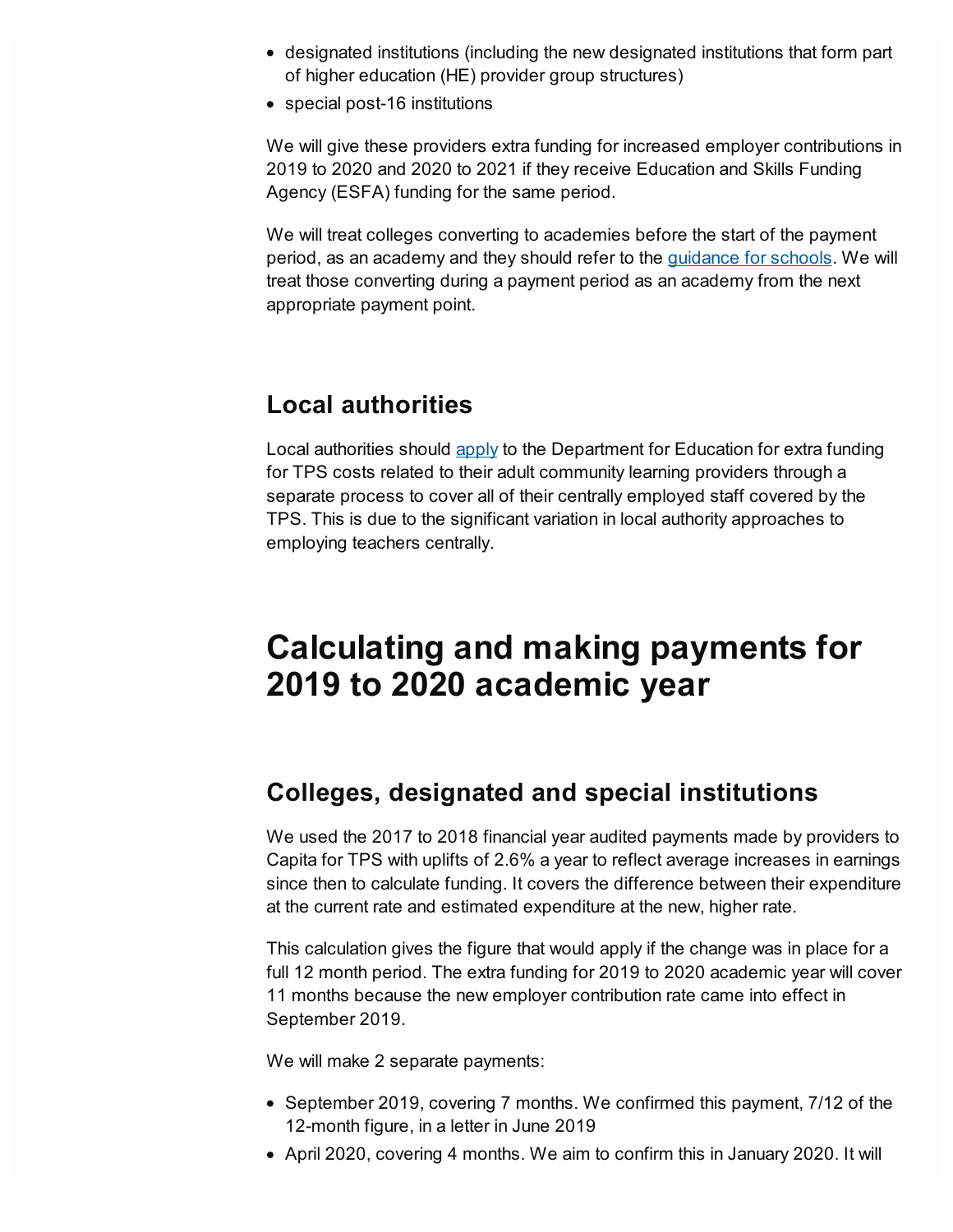normally be 4/7 of the September 2019 amount.

Where colleges have merged since 2017, we will combine the payments made and associate them with the new institution.

### <span id="page-2-0"></span>**Payments for the 2020 to 2021 academic year**

We will make a payment in September 2020 to cover the 8 month period from August 2020 to March 2021. We expect this to be based on a similar approach to the September 2019 payments, but updated to use the Capita data on audited payments into the TPS for 2018 to 2019 financial year and updated information on average wage increases.

We will confirm the details of this calculation by the end of March 2020.

We will confirm funding beyond March 2021 following the next spending review.

**Is this page useful?** [Yes](https://www.gov.uk/contact/govuk) [No](https://www.gov.uk/contact/govuk) Is there [anything](https://www.gov.uk/contact/govuk) wrong with this page?

#### **Brexit**

Find out more [about](https://www.gov.uk/brexit) Brexit

### **Services and information**

| <b>Benefits</b>                    | <b>Education and learning</b>       |
|------------------------------------|-------------------------------------|
| Births, deaths, marriages and care | <b>Employing people</b>             |
| <b>Business and self-employed</b>  | <b>Environment and countryside</b>  |
| Childcare and parenting            | <b>Housing and local services</b>   |
| Citizenship and living in the UK   | Money and tax                       |
| Crime, justice and the law         | Passports, travel and living abroad |

### **Departments and policy**

How [government](https://www.gov.uk/government/how-government-works) works

**[Departments](https://www.gov.uk/government/organisations)** 

**[Worldwide](https://www.gov.uk/world)** 

**[Services](https://www.gov.uk/search/services)** 

[Guidance](https://www.gov.uk/search/guidance-and-regulation) and regulation